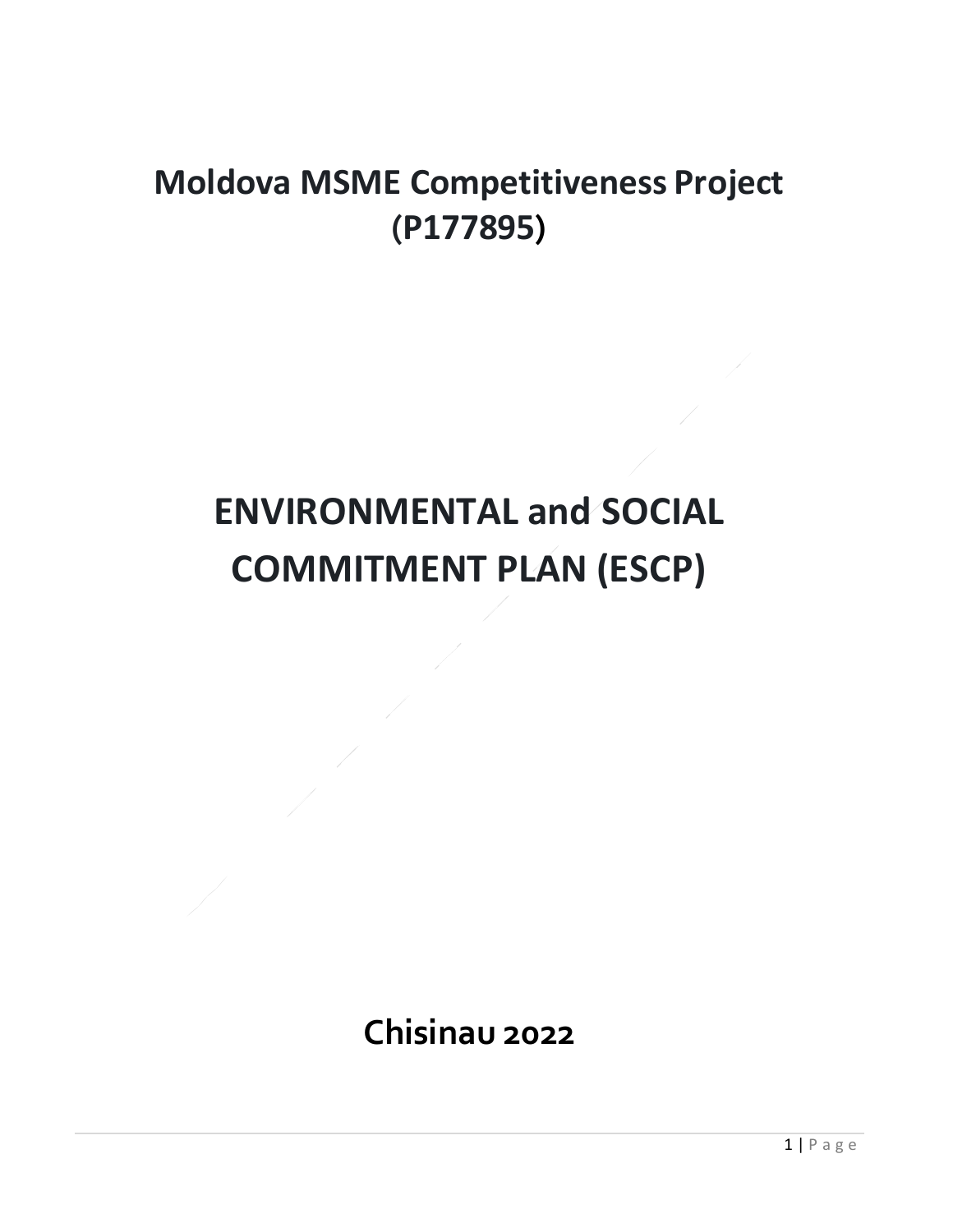## **ENVIRONMENTAL AND SOCIAL COMMITMENT PLAN**

- 1. The Republic of Moldova (the Borrower/Recipient)will implement the MSME Competitiveness Project (the Project), with the involvement of the Ministry of Economy (**MoE**) and the Organization for Small and Medium Enterprises Sector Development (ODIMM) as set out in the Financing/Loan Agreement. The International Bank for Reconstruction and Development and International Development Association (the World Bank) has agreed to provide the original financing (P177895) for the Project, as set out in the referred agreement(s).
- 2. The Borrower/Recipient shall ensure that the Project is carried out in accordance with the Environmental and Social Standards (ESSs) and this Environmental and Social Commitment Plan (ESCP), in a manner acceptable to the World Bank. The ESCP is a part of the Financing/Loan Agreement. Unless otherwise defined in this ESCP, capitalized terms used in this ESCP have the meanings ascribed to them in the referred agreements.
- 3. Without limitation to the foregoing, this ESCP sets out material measures and actions that the Borrower /Recipient shall carry out or cause to be carried out, including, as applicable, the timeframes of the actions and measures, institutional, staffing, training, monitoring and reporting arrangements, and grievance management. The ESCP also sets out the environmental and social (E&S) instruments that shall be adopted and implemented under the Project, all of which shall be subject to prior consultation and disclosure, consistent with the ESS, and in form and substance, and in a manner acceptable to the World Bank. Once adopted, said E&S instruments may be revised from time to time with prior written agreement of the World Bank.
- 4. As agreed by the World Bank and the Borrower/Recipient, this ESCP will be revised from time to time if necessary, during Project implementation, to reflect adaptive management of Project changes and unforeseen circumstances or in response to Project performance. In such circumstances, the Borrower /Recipient and the World Bank agree to update the ESCP to reflect these changes through an exchange of letters signed between the World Bank and the MoE. The Borrower /Recipient shall promptly disclose the updated ESCP.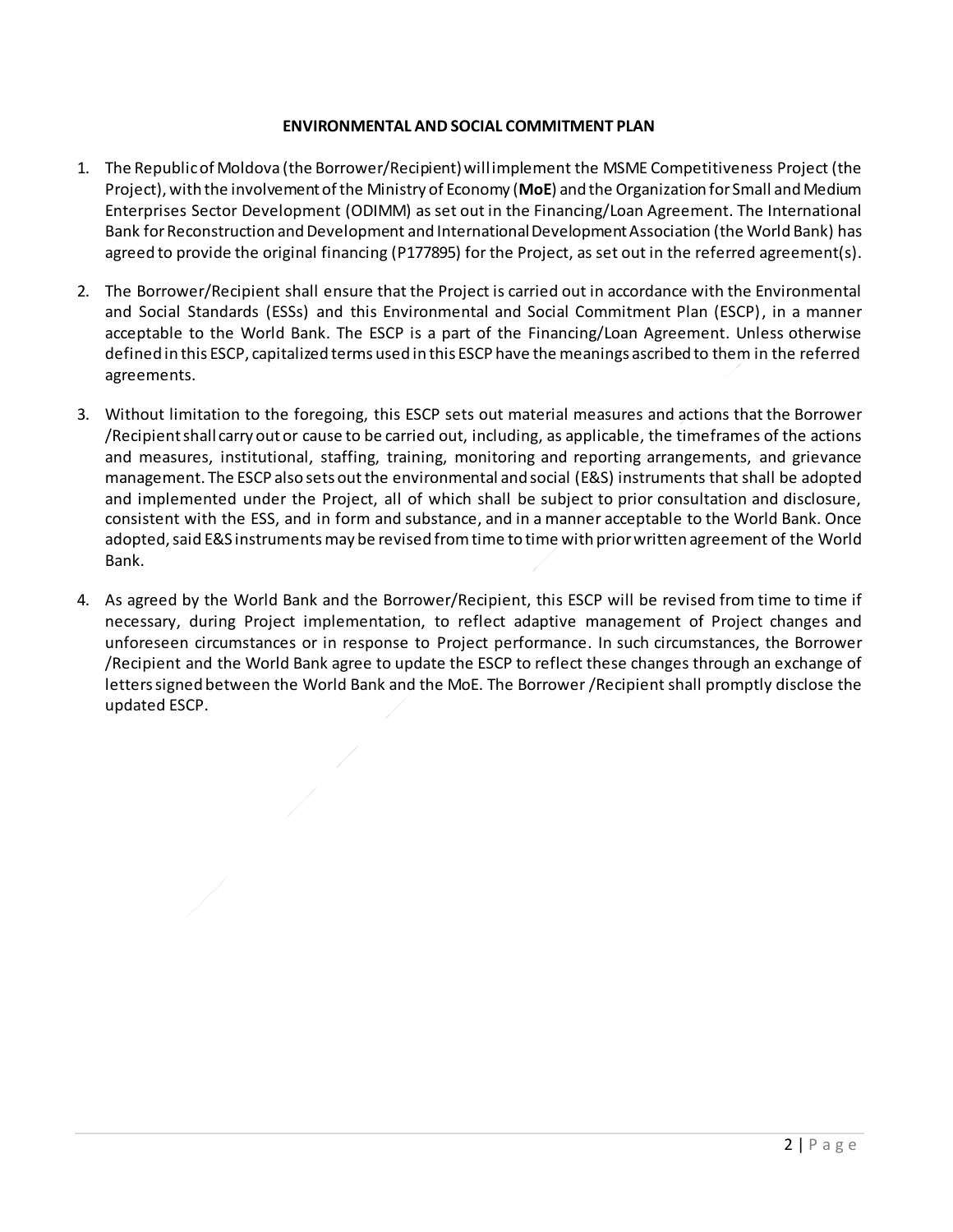|     | <b>MATERIAL MEASURES AND ACTIONS</b>                                                                                                                                                                                                                                                                                                                                                                                                                                                                                                                                                                                                                                                                                                                                                                                                                                                           | <b>TIMEFRAME</b>                                                                                                                                                                                                                                                                                                                                                                                                                             | <b>RESPONSIBLE ENTITY</b> |
|-----|------------------------------------------------------------------------------------------------------------------------------------------------------------------------------------------------------------------------------------------------------------------------------------------------------------------------------------------------------------------------------------------------------------------------------------------------------------------------------------------------------------------------------------------------------------------------------------------------------------------------------------------------------------------------------------------------------------------------------------------------------------------------------------------------------------------------------------------------------------------------------------------------|----------------------------------------------------------------------------------------------------------------------------------------------------------------------------------------------------------------------------------------------------------------------------------------------------------------------------------------------------------------------------------------------------------------------------------------------|---------------------------|
|     | <b>MONITORING AND REPORTING</b>                                                                                                                                                                                                                                                                                                                                                                                                                                                                                                                                                                                                                                                                                                                                                                                                                                                                |                                                                                                                                                                                                                                                                                                                                                                                                                                              |                           |
| Α   | <b>REGULAR REPORTING</b><br>Prepare and submit to the World Bank regular monitoring reports on the environmental,<br>social, health and safety (ESHS) performance of the Project, including but not limited to<br>the implementation of the ESCP, status of preparation and implementation of E&S<br>instruments required under the ESCP, stakeholder engagement activities, and<br>functioning of the grievance mechanism(s).                                                                                                                                                                                                                                                                                                                                                                                                                                                                 | Semestral reports to the World Bank<br>throughout Project implementation,<br>commencing after the Effective Date.<br>Submit each report to the World Bank<br>no later than 15 days after the end of<br>each reporting period.                                                                                                                                                                                                                | MoE                       |
| B   | <b>INCIDENTS AND ACCIDENTS</b><br>Promptly notify the World Bank of any incident or accident related to the Project which<br>has, or is likely to have, a significant adverse effect on the environment, the affected<br>communities, the public or workers, including, inter alia, cases of sexual exploitation and<br>abuse (SEA), sexual harassment (SH), and accidents that result in death, serious or<br>multiple injury. Provide sufficient detail regarding the scope, severity, and possible<br>causes of the incident or accident, indicating immediate measures taken or that are<br>planned to be taken to address it, and any information provided by any contractor<br>and/or supervising firm, as appropriate.<br>Subsequently, at the World Bank's request, prepare a report on the incident or accident<br>and propose any measures to address it and prevent its recurrence. | Notify the World Bank no later than 48<br>hours after learning of the incident or<br>accident.<br>Provide subsequent report to the World<br>Bank within a timeframe acceptable to<br>the World Bank.                                                                                                                                                                                                                                         | MoE                       |
|     | ESS 1: ASSESSMENT AND MANAGEMENT OF ENVIRONMENTAL AND SOCIAL RISKS AND IMPACTS                                                                                                                                                                                                                                                                                                                                                                                                                                                                                                                                                                                                                                                                                                                                                                                                                 |                                                                                                                                                                                                                                                                                                                                                                                                                                              |                           |
| 1.1 | <b>ORGANIZATIONAL STRUCTURE</b><br>MoE shall establish and maintain the PIU with qualified staff and resources to<br>а.<br>support the management of ESHS risks and impacts of the Project, including an<br>environmental and a social specialist.<br>ODIMM shall appoint and maintain an environmental and social focal point to<br>b.<br>be responsible for day-to-day implementation of its Environmental and Social<br>Management System and hire a consultant to assist with training and establishing<br>PFI ESMS.                                                                                                                                                                                                                                                                                                                                                                       | a. Establish and maintain a PIU as set<br>out in the legal agreements. Hire the<br>E&S specialists not later than thirty (30)<br>days after the Effective Date and retain<br>them throughout Project<br>implementation.<br>b. ODIMM shall appoint its<br>environmental and social focal point,<br>and consultant not later than sixty (60)<br>days after Project Effectiveness Date<br>and retain them throughout Project<br>implementation. | a. MoE<br>b. ODIMM        |
| 1.2 | <b>ENVIRONMENTAL AND SOCIAL INSTRUMENTS</b>                                                                                                                                                                                                                                                                                                                                                                                                                                                                                                                                                                                                                                                                                                                                                                                                                                                    | a. ESMF for Component/Parts 1 and 3                                                                                                                                                                                                                                                                                                                                                                                                          | MoE                       |
|     | a. Adopt and implement the Environmental and Social Management Framework                                                                                                                                                                                                                                                                                                                                                                                                                                                                                                                                                                                                                                                                                                                                                                                                                       | prepared, disclosed, consulted upon                                                                                                                                                                                                                                                                                                                                                                                                          | <b>ODIMM</b>              |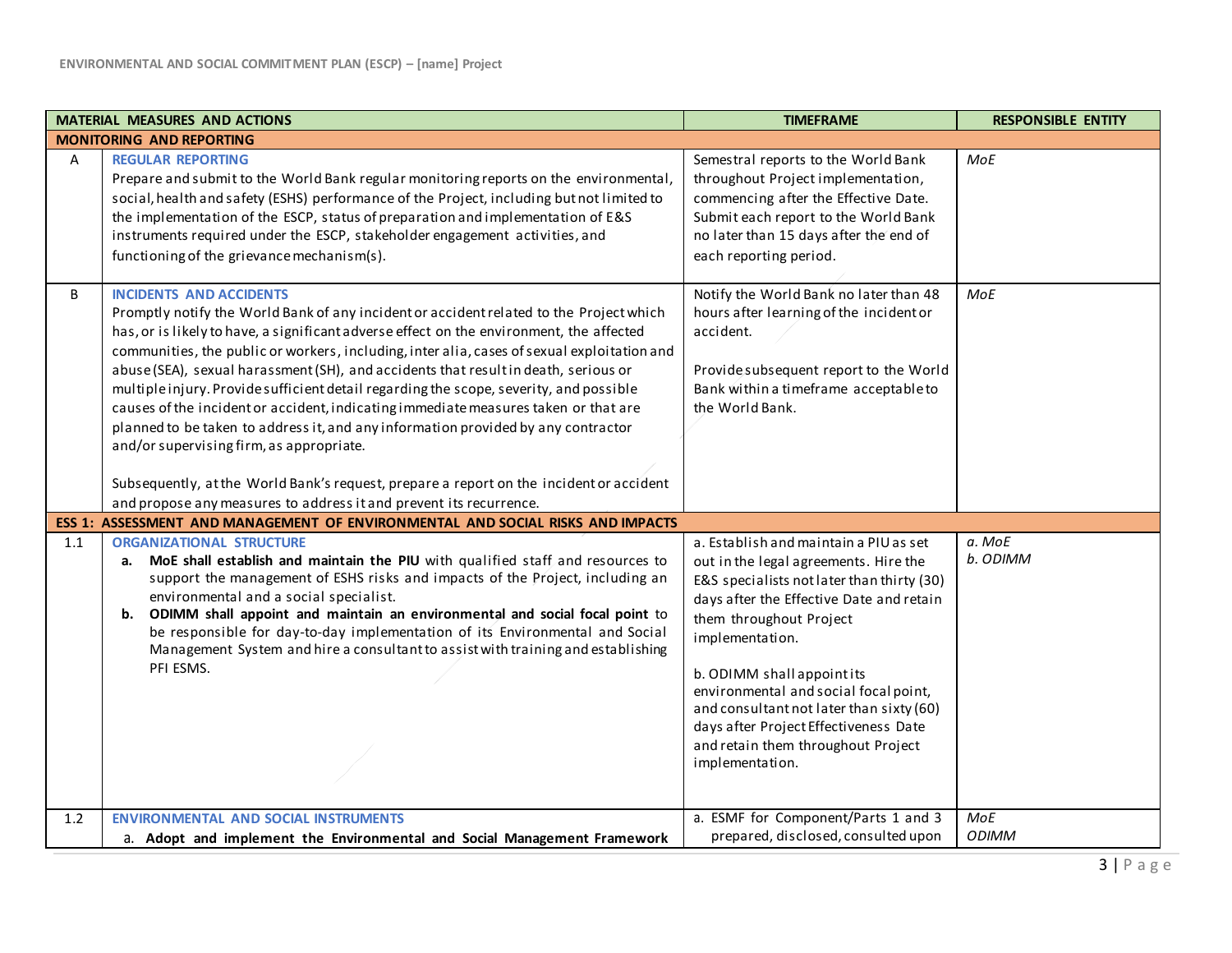| <b>MATERIAL MEASURES AND ACTIONS</b>                                                                                                                                                                                                                                                                                                                                                                                                                                                                                                                                                                                                                                                                                                                                                                                                                                                                                                                                                                                                                                                                                                                                                                                                                                                                                                                           | <b>TIMEFRAME</b>                                                                                                                                                                                                                                                                                                                                                                                                                                                                                                                                                                                                                                                                                                                                                                                                                       | <b>RESPONSIBLE ENTITY</b> |
|----------------------------------------------------------------------------------------------------------------------------------------------------------------------------------------------------------------------------------------------------------------------------------------------------------------------------------------------------------------------------------------------------------------------------------------------------------------------------------------------------------------------------------------------------------------------------------------------------------------------------------------------------------------------------------------------------------------------------------------------------------------------------------------------------------------------------------------------------------------------------------------------------------------------------------------------------------------------------------------------------------------------------------------------------------------------------------------------------------------------------------------------------------------------------------------------------------------------------------------------------------------------------------------------------------------------------------------------------------------|----------------------------------------------------------------------------------------------------------------------------------------------------------------------------------------------------------------------------------------------------------------------------------------------------------------------------------------------------------------------------------------------------------------------------------------------------------------------------------------------------------------------------------------------------------------------------------------------------------------------------------------------------------------------------------------------------------------------------------------------------------------------------------------------------------------------------------------|---------------------------|
| (ESMF) prepared for Component/Parts 1 and 3 of the Project, the ESSs, and the<br>Environmental, Health and Safety Guidelines (EHSGs). The ESMF includes a template<br>for Environmental and Social Management Plans (ESMP). Assessment includes<br>ensuring that business improvement plans and provision of equipment under<br>Component/Part 3 are screened for E&S risks and relevant assessments and plans<br>are applied to matching grant activities where relevant.<br>b. ODIMM shall prepare, adopt and implement its own Environmental and Social<br>Management System (ESMS) under Component/Part 2 and shall cause each PFI<br>to prepare, adopt and implement its own Environmental and Social<br>Management System (ESMS) ensuring that they assess the environmental and<br>social risks and impacts of the proposed credit guarantees provided under the<br>Credit Guarantee Fund (CGF) and of the MSME activities that are financed by PFIs<br>and benefit from a credit guarantee.<br>C. Prepare, disclose, consult upon, adopt, and implement any environmental and<br>social management plans or other tools required for the respective Project<br>activities as per the screening process, in accordance with the ESSs and the ESMF<br>(Component/Part 1 and 3) and ESMS (Component/Part 2), in a manner acceptable to the<br>World Bank. | and adopted not later than thirty<br>(30) days after effectiveness and<br>applied<br>throughout<br>Project<br>implementation.<br>b. ODIMM shall prepare, disclose,<br>consult upon and adopt its ESMS no<br>later than sixty (60) days after<br>Project effectiveness. ODIMM shall<br>cause each PFI to prepare and adopt<br>its own ESMS prior to signing<br>guarantee agreement.<br>c. Before provision of matching grants,<br>MoE shall ensure participating firms<br>comply with the ESHS specifications<br>in their contracts consistent with the<br>requirements of their ESMPs.<br>Before provision of loans backed by<br>credit guarantees ODIMM shall<br>cause PFIs to<br>ensure that<br>participating firms comply with the<br>ESHS specifications in their contracts<br>consistent with the requirements of<br>their ESMPs. |                           |
| 1.3<br><b>CONTINGENT EMERGENCY RESPONSE FINANCING</b><br>a. Ensure that the CERC Manual includes a description of the ESHS assessment and<br>management arrangements in the CERC-ESMF Addendum that will be prepared<br>for the implementation of the CERC Component/Part, in accordance with the<br>ESSs.<br>b. Adopt any environmental and social (E&S) instruments which may be required for<br>activities under the CERC Component/Part of the Project, in accordance with the<br>CERC Manual and CERC-ESMF Addendum and the ESSs, and thereafter implement<br>the measures and actions required under said E&S instruments, within the<br>timeframes specified in said E&S instruments.                                                                                                                                                                                                                                                                                                                                                                                                                                                                                                                                                                                                                                                                   | a. Prepare and adopt the CERC Manual<br>and CERC-ESMF Addendum in form and<br>substance acceptable to the Bank is a<br>withdrawal condition under Section<br>III.B.2.b of Schedule 2 to the Financing<br>Agreement and Section III.B.1(d)b. of<br>Schedule 2 to the Loan Agreement for<br>the Project.<br>b. Adopt any required E&S instrument<br>and include it as part of the respective<br>bidding process, if applicable, and in<br>any case, before the carrying out of the                                                                                                                                                                                                                                                                                                                                                       | MoE                       |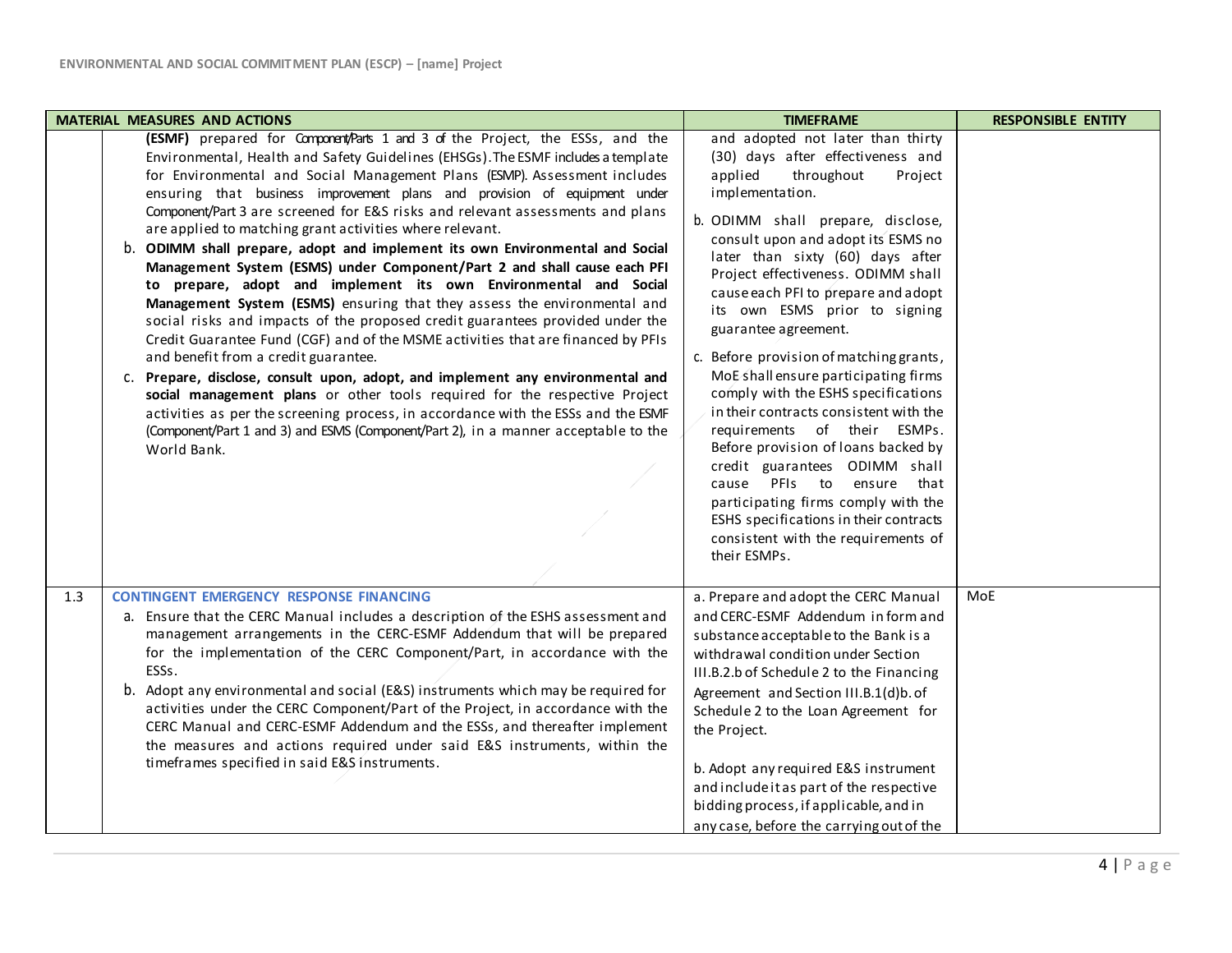|     | <b>MATERIAL MEASURES AND ACTIONS</b>                                                                                                                                                                                                                                                                                                                                                                                                                                                                                                                                                                                                                                                                                                                                                                                                                                                                                                                                                                                                                                                                                                                                                                                                                                                                                                                                                                                                                   | <b>TIMEFRAME</b>                                                                                                                                                                                                                                                                                                                                                                                                                                                                                                                                                                                                                                                                                                                                                                                 | <b>RESPONSIBLE ENTITY</b>  |
|-----|--------------------------------------------------------------------------------------------------------------------------------------------------------------------------------------------------------------------------------------------------------------------------------------------------------------------------------------------------------------------------------------------------------------------------------------------------------------------------------------------------------------------------------------------------------------------------------------------------------------------------------------------------------------------------------------------------------------------------------------------------------------------------------------------------------------------------------------------------------------------------------------------------------------------------------------------------------------------------------------------------------------------------------------------------------------------------------------------------------------------------------------------------------------------------------------------------------------------------------------------------------------------------------------------------------------------------------------------------------------------------------------------------------------------------------------------------------|--------------------------------------------------------------------------------------------------------------------------------------------------------------------------------------------------------------------------------------------------------------------------------------------------------------------------------------------------------------------------------------------------------------------------------------------------------------------------------------------------------------------------------------------------------------------------------------------------------------------------------------------------------------------------------------------------------------------------------------------------------------------------------------------------|----------------------------|
| 2.1 | <b>ESS 2: LABOR AND WORKING CONDITIONS</b><br><b>LABOR MANAGEMENT PROCEDURES</b><br>a. Labor Management Procedures (LMP) including worker Grievance Mechanism<br>(GM) are to be applied for Component/Parts 1 and 3 in accordance with the<br>applicable requirements of ESS2 and include codes of conduct to prevent and<br>manage incidents of SEA/SH.<br>b. ODIMM shall review its HR policies for consistency with ESS2 and apply measures<br>to strengthen its LMP and Worker GM where necessary and include these in their<br>ESMS and shall cause each Participating Financial Institution (PFI) to review their HR<br>policies for consistency with ESS2 and apply measures to strengthen their LMP and<br>Worker GM where necessary and include these in their ESMS (for Component/Part<br>2) and apply their LMP and Worker GM to direct and contracted workers of PFIs and<br>include codes of conduct to prevent and manage incidents of SEA/SH.<br>c. The Project shall implement necessary protocols under the Project ESMF<br>(Component/Parts 1 and 3) and ESMS (Component/Part 2) for screening<br>participating ESME loan applicants for worker health and safety practices and<br>monitoring to prevent harmful child labor or forced labor occurrences. Potential risks<br>related to Covid-19 to workers at construction sites shall be mitigated by<br>implementing the latest Covid-19 protection guidelines and good practice. | relevant Project activities for which the<br>E&S instrument is required. Implement<br>the E&S instruments in accordance with<br>their terms, throughout Project<br>implementation.<br>a. LMP have been prepared,<br>disclosed, consulted upon and<br>should be adopted not later than<br>sixty (60) days after effectiveness<br>for Component/Parts 1 and 3 and<br>shall be applied throughout project<br>implementation.<br>b, ODIMM to prepare and include<br>LMP in its ESMS no later than sixty<br>(60) days after Effective Date and<br>to cause each PFI to prepare and<br>include LMP in its ESMS prior to PFI<br>receipt of credit guarantees.<br>c. Screening of participating ESMS<br>Ioan applicants for labor practices<br>will be implemented throughout<br>the life of the Project | MoE<br><b>ODIMM</b>        |
| 2.2 | <b>GRIEVANCE MECHANISM FOR PROJECT WORKERS</b><br>Establish and operate a grievance mechanism for Project workers, as described in the<br>LMP and consistent with ESS2.                                                                                                                                                                                                                                                                                                                                                                                                                                                                                                                                                                                                                                                                                                                                                                                                                                                                                                                                                                                                                                                                                                                                                                                                                                                                                | Establish grievance mechanism prior to<br>engaging Project workers and<br>thereafter maintain and operate it<br>throughout Project implementation.                                                                                                                                                                                                                                                                                                                                                                                                                                                                                                                                                                                                                                               |                            |
|     | <b>ESS 3: RESOURCE EFFICIENCY AND POLLUTION PREVENTION AND MANAGEMENT</b>                                                                                                                                                                                                                                                                                                                                                                                                                                                                                                                                                                                                                                                                                                                                                                                                                                                                                                                                                                                                                                                                                                                                                                                                                                                                                                                                                                              |                                                                                                                                                                                                                                                                                                                                                                                                                                                                                                                                                                                                                                                                                                                                                                                                  |                            |
| 3.2 | <b>RESOURCE EFFICIENCY AND POLLUTION PREVENTION AND MANAGEMENT</b><br>Incorporate resource efficiency and pollution prevention and management measures<br>in the ESMP to be prepared under action 1.2a above for Component/Part 3 in the ESMF,<br>including, interalia, measures to address: noise and dust emissions and the generation of<br>construction wastes and wastewater, including hazardous and non-hazardous waste,                                                                                                                                                                                                                                                                                                                                                                                                                                                                                                                                                                                                                                                                                                                                                                                                                                                                                                                                                                                                                        | Throughout Project implementation.                                                                                                                                                                                                                                                                                                                                                                                                                                                                                                                                                                                                                                                                                                                                                               | <b>MoE</b><br><b>ODIMM</b> |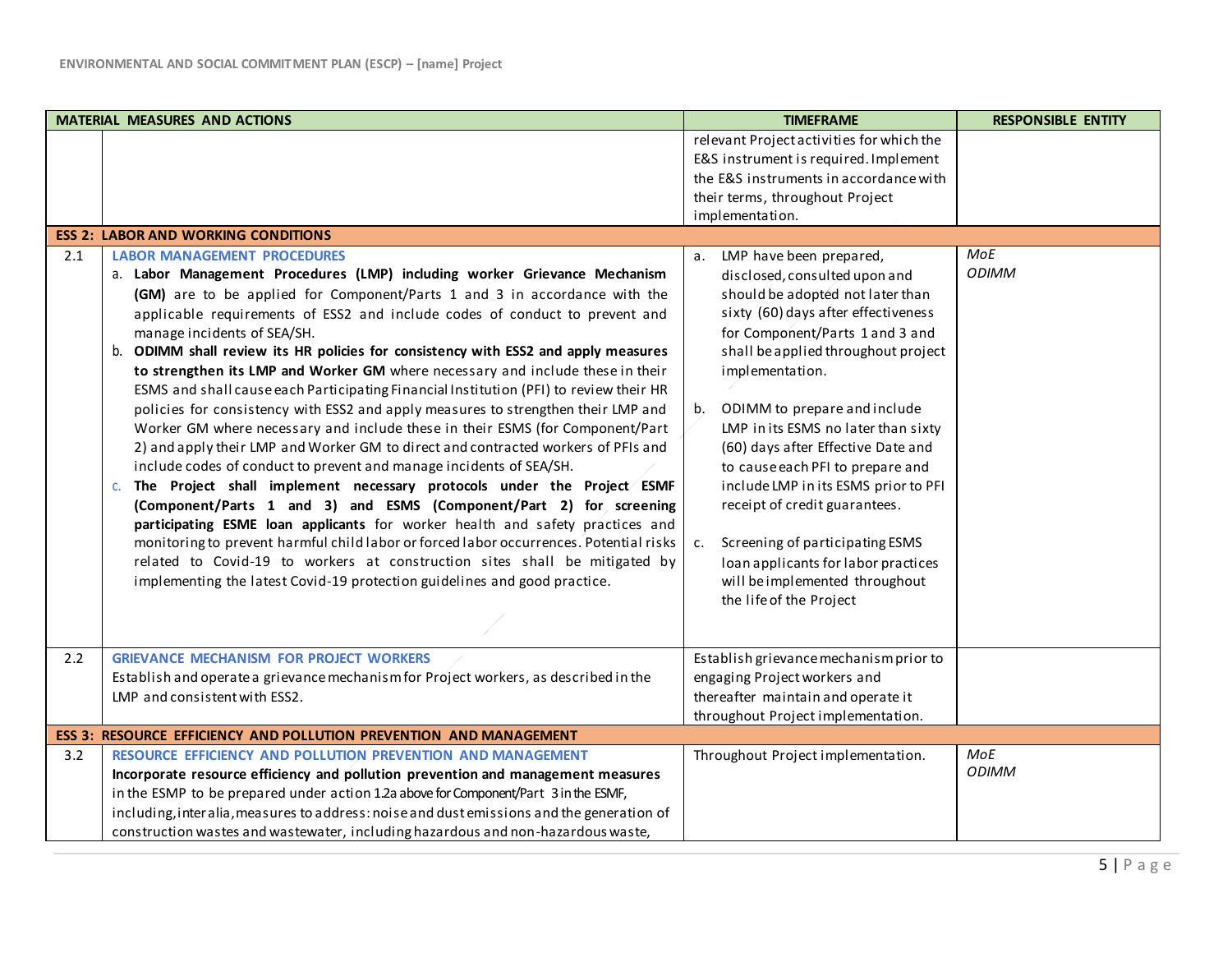|     | <b>MATERIAL MEASURES AND ACTIONS</b>                                                                                                                                                                                                                                  | <b>TIMEFRAME</b>                                                                                                        | <b>RESPONSIBLE ENTITY</b> |
|-----|-----------------------------------------------------------------------------------------------------------------------------------------------------------------------------------------------------------------------------------------------------------------------|-------------------------------------------------------------------------------------------------------------------------|---------------------------|
|     | underground water polution by fertilizers and other agrochemicals. as well as pest<br>management activities.                                                                                                                                                          |                                                                                                                         |                           |
|     | For Component/Part 2 ODIMM ESMS, and the corresponding PFI ESMS will screen                                                                                                                                                                                           |                                                                                                                         |                           |
|     | activities and include relevant measures in ESMPs where necessary.                                                                                                                                                                                                    |                                                                                                                         |                           |
|     |                                                                                                                                                                                                                                                                       |                                                                                                                         |                           |
|     | Any activities of Matching Grant Beneficiaries which may be associated with significant                                                                                                                                                                               |                                                                                                                         |                           |
|     | impacts on the environment will be rated as high or substantial risk and will be                                                                                                                                                                                      |                                                                                                                         |                           |
|     | considered ineligible for Project financing.                                                                                                                                                                                                                          |                                                                                                                         |                           |
|     | <b>ESS 4: COMMUNITY HEALTH AND SAFETY</b>                                                                                                                                                                                                                             |                                                                                                                         |                           |
| 4.2 | <b>COMMUNITY HEALTH AND SAFETY</b>                                                                                                                                                                                                                                    | Throughout Project implementation.                                                                                      | MoE                       |
|     | Relevant aspects of this standard shall be considered, as needed, under action 1.2a above                                                                                                                                                                             |                                                                                                                         | <b>ODIMM</b>              |
|     | for Component/Part 3 in the ESMF, including, interalia, measures to: minimize traffic and                                                                                                                                                                             |                                                                                                                         |                           |
|     | road safety risks; community exposure to waste (including hazardous waste) and<br>communicable diseases relating to presence of labor (i.e., COVID-19 virus).                                                                                                         |                                                                                                                         |                           |
|     | For Component/Part 2 ODIMM ESMS, and the corresponding PFI ESMS will screen                                                                                                                                                                                           |                                                                                                                         |                           |
|     | activities and include relevant measures in ESMPs where necessary.                                                                                                                                                                                                    |                                                                                                                         |                           |
|     |                                                                                                                                                                                                                                                                       |                                                                                                                         |                           |
|     | Any activities of Matching Grant Beneficiaries which may be associated with significant                                                                                                                                                                               |                                                                                                                         |                           |
|     | impacts on community health and safety will be rated as high or substantial risk and will                                                                                                                                                                             |                                                                                                                         |                           |
|     | be considered ineligible for Project financing.                                                                                                                                                                                                                       |                                                                                                                         |                           |
|     | ESS 5: LAND ACQUISITION, RESTRICTIONS ON LAND USE AND INVOLUNTARY RESETTLEMENT                                                                                                                                                                                        |                                                                                                                         |                           |
|     | Not relevant.                                                                                                                                                                                                                                                         | Not relevant                                                                                                            | Not relevant              |
|     | ESS 6: BIODIVERSITY CONSERVATION AND SUSTAINABLE MANAGEMENT OF LIVING NATURAL RESOURCES                                                                                                                                                                               |                                                                                                                         |                           |
|     | Not relevant.                                                                                                                                                                                                                                                         | Not relevant                                                                                                            | Not relevant              |
|     | ESS 7: INDIGENOUS PEOPLES/SUB-SAHARAN AFRICAN HISTORICALLY UNDERSERVED TRADITIONAL LOCAL COMMUNITIES                                                                                                                                                                  |                                                                                                                         |                           |
|     | Not relevant.                                                                                                                                                                                                                                                         | Not relevant                                                                                                            | Not relevant              |
|     | <b>ESS 8: CULTURAL HERITAGE</b>                                                                                                                                                                                                                                       |                                                                                                                         |                           |
|     | Not relevant.                                                                                                                                                                                                                                                         | Not relevant                                                                                                            | Not relevant              |
|     | <b>ESS 9: FINANCIAL INTERMEDIARIES</b>                                                                                                                                                                                                                                |                                                                                                                         |                           |
| 9.1 | ENVIRONMENTAL AND SOCIAL MANAGEMENT SYSTEM (ESMS)                                                                                                                                                                                                                     | ODIMM ESMS prepared and adopted                                                                                         | MoE<br><b>ODIMM</b>       |
|     | ODIMM shall and shall cause each PFI to develop, maintain, and implement an ESMS                                                                                                                                                                                      | not later than sixty (60) days after                                                                                    |                           |
|     |                                                                                                                                                                                                                                                                       |                                                                                                                         |                           |
|     |                                                                                                                                                                                                                                                                       |                                                                                                                         |                           |
|     | to identify, assess, manage, and monitor the environmental and social risks and impacts<br>of Credit Guarantees and associated Sub Ioans to MSMEs under Component/Part 2 that<br>receive support from the Project. Each ESMS shall include, inter alia, the following | Effective Date or before carrying out<br>screening of any proposed loan backed<br>by credit guarantees, whichever comes |                           |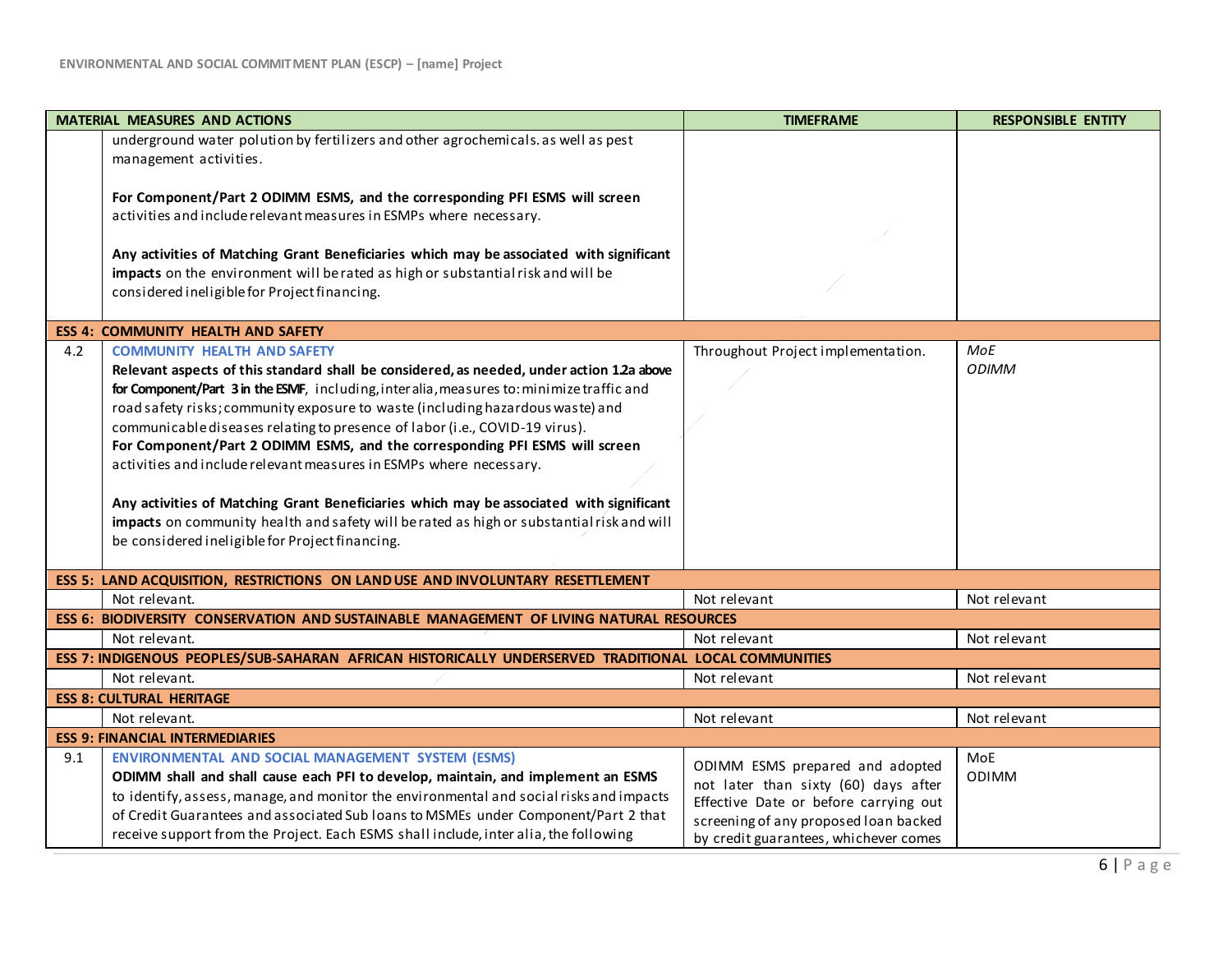| <b>MATERIAL MEASURES AND ACTIONS</b>                                                                                                                                                                                                                                                                                                                                                                                                                                                                                                                                                                                                                                                                                                                                                                                                                                                                                                                                                                                                                                                                                                                                                                                                                                                                                                                                                                                                                                                                                                                                                                                                                                                                                                                                                                                                                                                                                                                                                                                                                                                                                               | <b>TIMEFRAME</b>                                                                                                                                                                                                                                                               | <b>RESPONSIBLE ENTITY</b> |
|------------------------------------------------------------------------------------------------------------------------------------------------------------------------------------------------------------------------------------------------------------------------------------------------------------------------------------------------------------------------------------------------------------------------------------------------------------------------------------------------------------------------------------------------------------------------------------------------------------------------------------------------------------------------------------------------------------------------------------------------------------------------------------------------------------------------------------------------------------------------------------------------------------------------------------------------------------------------------------------------------------------------------------------------------------------------------------------------------------------------------------------------------------------------------------------------------------------------------------------------------------------------------------------------------------------------------------------------------------------------------------------------------------------------------------------------------------------------------------------------------------------------------------------------------------------------------------------------------------------------------------------------------------------------------------------------------------------------------------------------------------------------------------------------------------------------------------------------------------------------------------------------------------------------------------------------------------------------------------------------------------------------------------------------------------------------------------------------------------------------------------|--------------------------------------------------------------------------------------------------------------------------------------------------------------------------------------------------------------------------------------------------------------------------------|---------------------------|
| elements:<br>Identification of the Credit Guarantees and associated Sub Ioans to MSMEs that<br>$\bullet$<br>may receive support from the Project.<br>An environmental and social policy endorsed by ODIMM/PFI senior management.<br>$\bullet$<br>An exclusion list with the activities and types of FI subprojects that are not eligible<br>for financing,<br>Clearly defined procedures for identification, assessment and management of the<br>$\bullet$<br>E&S risks and impacts of subprojects including for (i) screening against the WBG<br>Exclusion List and the national E&S laws of Moldova; (ii) Screening, reviewing, and<br>categorizing the subprojects according to their potential environmental and social<br>risks and impacts within the defined eligibility criteria for the gurantee financing;<br>(iii) applying any relevant requirement of the ESSs through the use of<br>environmental and social assessments and plans where necessary; and (iv)<br>monitoring any corrective actions proposed for the subproject. Any necessary<br>assessments and plans will be prepared and implemented by MSME beneficiaries<br>after review and approval by PFIs and ODIMM.<br>Exclusion list with the activities that are not eligible for financing,<br>$\bullet$<br>An organizational capacity and competency for implementing the ESMS with clearly<br>$\bullet$<br>defined roles and responsibilities<br>Monitoring and reporting of environmental and social performance of FI<br>$\bullet$<br>subprojects and the effectiveness of the ESMS.<br>Incidents and accidents notification and subsequent reporting requirements.<br>$\bullet$<br>An external communications mechanism, including measures to respond to public<br>$\bullet$<br>enquiries and concerns in a timely manner.<br>ODIMM and the PIU shall review each PFI ESMS for consistency with the ODIMM ESMS<br>and with ESS9 requirements. If a PFI already has a corporate ESMS, it will be reviewed<br>and strengthened by the PFI in collaboration with ODIMM as needed to ensure<br>consistency with ESS9 and the ODIMM Bank-approved ESMS. | first. Once established, maintain and<br>implement the ESMS throughout<br>Project implementation.<br>Each PFI ESMS prepared and adopted<br>prior to signing guarantee agreement.<br>Once established, maintain and<br>implement the ESMS throughout<br>Project implementation. |                           |
| ODIMM and each PFI will disclose a summary of each of the elements of their ESMS<br>through their relevant websites.<br>ODIMM and PIU will report to the World Bank semi-annually on the performance of<br>guarantee beneficiaries. MoE shall facilitate the World Bank to conduct prior review for<br>an initial set of sub-projects of ODIMM and PFIs and thereafter conduct supervision spot                                                                                                                                                                                                                                                                                                                                                                                                                                                                                                                                                                                                                                                                                                                                                                                                                                                                                                                                                                                                                                                                                                                                                                                                                                                                                                                                                                                                                                                                                                                                                                                                                                                                                                                                    |                                                                                                                                                                                                                                                                                |                           |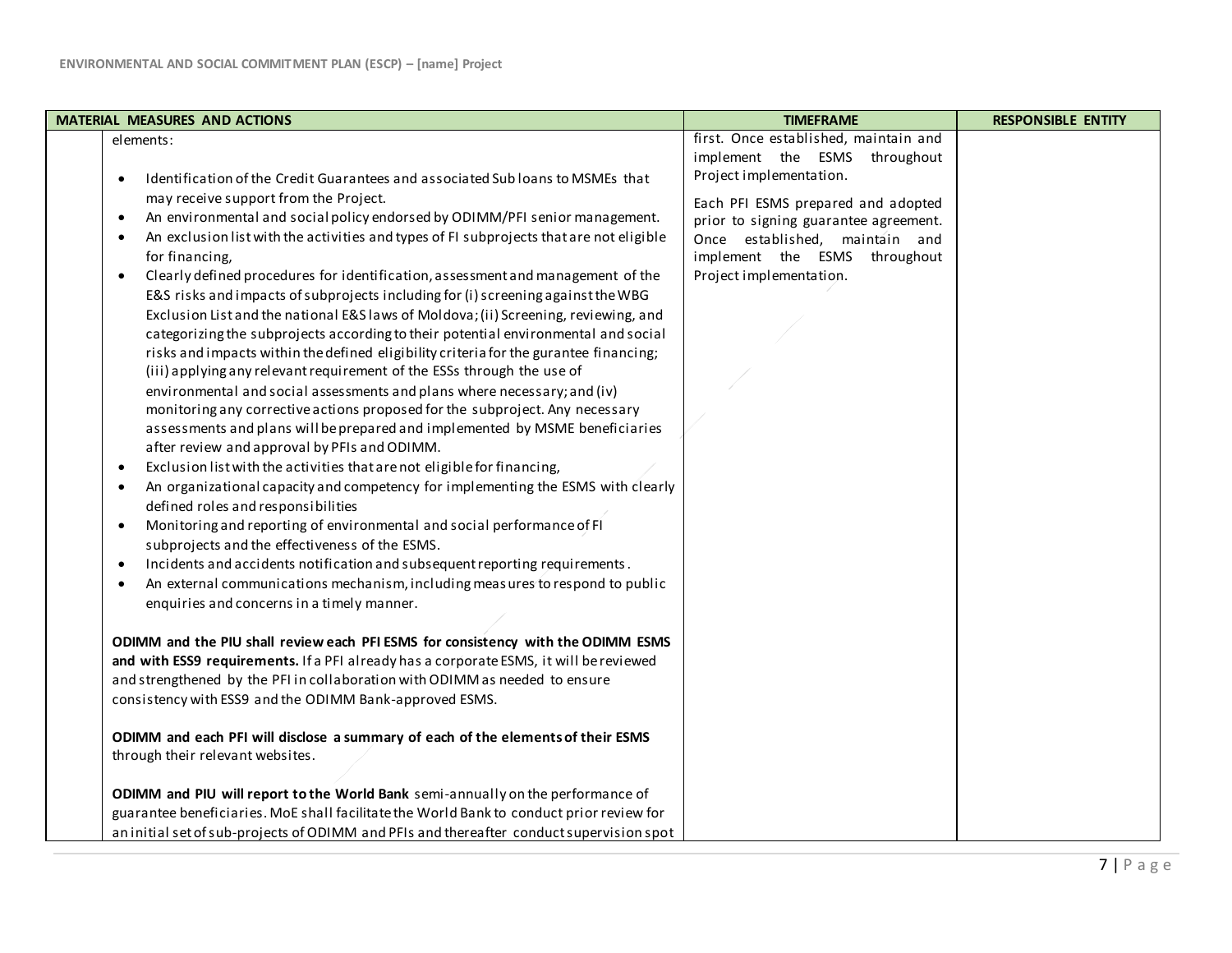|      | <b>MATERIAL MEASURES AND ACTIONS</b>                                                                                                                                                                                                                                                                                                                                                                                                                                                                                                                                                                                                                                                                                                                                                                                                                                                                                                                                                                                                                                                                                                                                                                                                                                                                                                                                                                                                                                                                 | <b>TIMEFRAME</b>                                                                                                                                                                                                                                             | <b>RESPONSIBLE ENTITY</b> |
|------|------------------------------------------------------------------------------------------------------------------------------------------------------------------------------------------------------------------------------------------------------------------------------------------------------------------------------------------------------------------------------------------------------------------------------------------------------------------------------------------------------------------------------------------------------------------------------------------------------------------------------------------------------------------------------------------------------------------------------------------------------------------------------------------------------------------------------------------------------------------------------------------------------------------------------------------------------------------------------------------------------------------------------------------------------------------------------------------------------------------------------------------------------------------------------------------------------------------------------------------------------------------------------------------------------------------------------------------------------------------------------------------------------------------------------------------------------------------------------------------------------|--------------------------------------------------------------------------------------------------------------------------------------------------------------------------------------------------------------------------------------------------------------|---------------------------|
|      | checks for a number of sub-projects as described in the Project Operations Manual.                                                                                                                                                                                                                                                                                                                                                                                                                                                                                                                                                                                                                                                                                                                                                                                                                                                                                                                                                                                                                                                                                                                                                                                                                                                                                                                                                                                                                   |                                                                                                                                                                                                                                                              |                           |
| 9.2  | <b>EXCLUSIONS</b><br>An exclusion list will be included in the ESMF and ESMS detailing the range of activities<br>ineligible for financing, either through provision of matching grants or through loans<br>backed by credit guarantees. The following type of activities shall not be eligible for<br>financeunder the Project:<br>Any activities which may be associated with significant risks and impacts on<br>а.<br>the environment, community health and safety, labor and working conditions,<br>biodiversity or cultural heritage will be rated as high or substantial risk and will<br>be considered ineligible for Project financing.<br>Any activities located in protected areas, critical and non-critical habitats or<br>b.<br>culturally or socially sensitive areas, along with subprojects that might have<br>impacts on international waterways, including River Prut, Dniester, or Danube<br>Delta.<br>Any activities that involve physical or economic displacement. Should any<br>c.<br>land or property be acquired by beneficiaries, it will be on a willing buyer-<br>willing seller basis as documented by legal transaction records.<br>Any activities screened as involving significant risks to labor rights, health and<br>d.<br>safety of employees, and harmful child or forced labor.<br>Any revision to laws that involves loosening of environmental and social<br>e.<br>protections or is unable to maintain or enhance environmental and social<br>protections. | Apply an exclusion list included in the<br>ESMF and ESMS as part of the screening<br>processes conducted under action 1.2.a<br>and 1.2b above. Screen subprojects<br>before determining whether they are<br>eligible to receive support from the<br>project. | MoE<br><b>ODIMM</b>       |
| 9.3  | <b>FI ORGANIZATIONAL CAPACITY</b><br>ODIMM shall and shall cause each PFI to establish and maintain an organizational<br>capacity and competency for implementing each ESMS with clearly defined roles and<br>responsibilities including a trained E&S focal point.                                                                                                                                                                                                                                                                                                                                                                                                                                                                                                                                                                                                                                                                                                                                                                                                                                                                                                                                                                                                                                                                                                                                                                                                                                  | ODIMM to confirm capacity in place for<br>each ESMS prepared and adopted<br>before carrying out screening of any<br>proposed FI subproject.                                                                                                                  | <b>ODIMM</b>              |
| 9.4  | <b>SENIOR MANAGEMENT REPRESENTATIVE</b><br>ODIMM shall and shall cause each PFI to designate a senior management representative                                                                                                                                                                                                                                                                                                                                                                                                                                                                                                                                                                                                                                                                                                                                                                                                                                                                                                                                                                                                                                                                                                                                                                                                                                                                                                                                                                      | Confirm representative designated for<br>each ESMS prepared and adopted                                                                                                                                                                                      | ODIMM                     |
|      | to have overall accountability for environmental and social performance of Credit<br>Guarantees and associated Sub Ioans to MSMEs that receive support from the Project.                                                                                                                                                                                                                                                                                                                                                                                                                                                                                                                                                                                                                                                                                                                                                                                                                                                                                                                                                                                                                                                                                                                                                                                                                                                                                                                             | before carrying out screening of any<br>proposed FI subproject.                                                                                                                                                                                              |                           |
|      | ESS 10: STAKEHOLDER ENGAGEMENT AND INFORMATION DISCLOSURE                                                                                                                                                                                                                                                                                                                                                                                                                                                                                                                                                                                                                                                                                                                                                                                                                                                                                                                                                                                                                                                                                                                                                                                                                                                                                                                                                                                                                                            |                                                                                                                                                                                                                                                              |                           |
| 10.1 | STAKEHOLDER ENGAGEMENT PLAN PREPARATION AND IMPLEMENTATION                                                                                                                                                                                                                                                                                                                                                                                                                                                                                                                                                                                                                                                                                                                                                                                                                                                                                                                                                                                                                                                                                                                                                                                                                                                                                                                                                                                                                                           | Adopt SEP no later than effectiveness                                                                                                                                                                                                                        | MoE                       |
|      | Adopt and implement a Stakeholder Engagement Plan (SEP) for the Project, consistent                                                                                                                                                                                                                                                                                                                                                                                                                                                                                                                                                                                                                                                                                                                                                                                                                                                                                                                                                                                                                                                                                                                                                                                                                                                                                                                                                                                                                  | and thereafter implement the SEP                                                                                                                                                                                                                             | <b>ODIMM</b>              |
|      | with ESS10, which shall include measures to, inter alia, provide stakeholders with timely,                                                                                                                                                                                                                                                                                                                                                                                                                                                                                                                                                                                                                                                                                                                                                                                                                                                                                                                                                                                                                                                                                                                                                                                                                                                                                                                                                                                                           | throughout Project implementation                                                                                                                                                                                                                            |                           |
|      | relevant, understandable and accessible information, and consult with them in a                                                                                                                                                                                                                                                                                                                                                                                                                                                                                                                                                                                                                                                                                                                                                                                                                                                                                                                                                                                                                                                                                                                                                                                                                                                                                                                                                                                                                      |                                                                                                                                                                                                                                                              |                           |
|      | culturally appropriate manner, which is free of manipulation, interference, coercion,                                                                                                                                                                                                                                                                                                                                                                                                                                                                                                                                                                                                                                                                                                                                                                                                                                                                                                                                                                                                                                                                                                                                                                                                                                                                                                                                                                                                                | Guidelines for external communications                                                                                                                                                                                                                       |                           |